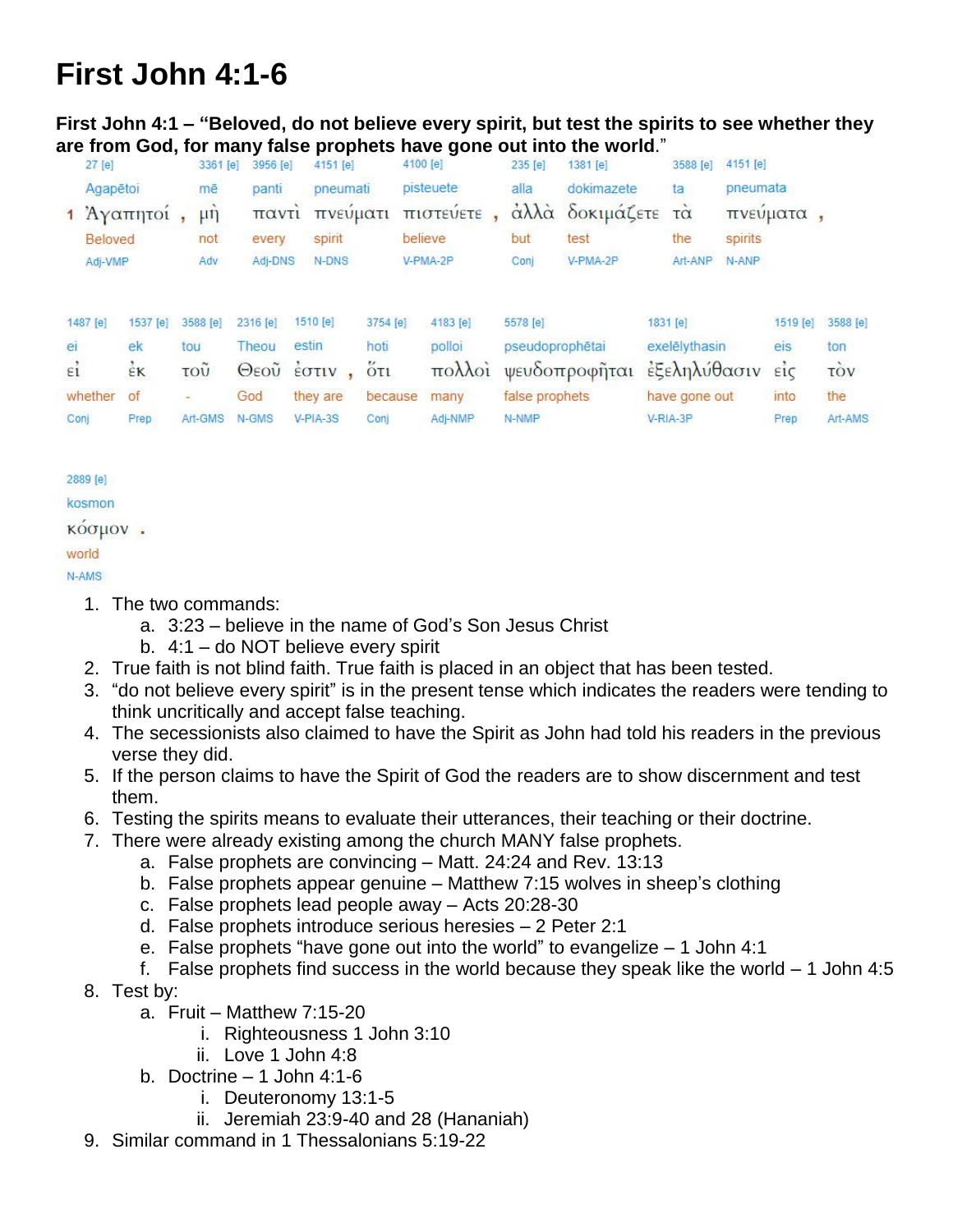## **First John 4:2 – "By this you know the Spirit of God: every spirit that confesses that Jesus Christ has come in the flesh is from God,**"

|           | 1722 [e] | 3778 [e]       | 1097 [e]       | 3588 [e]    | 4151 [e]    | 3588 [e]      | 2316 [e]           |                           | 3956 [e]             | 4151 [e]     | 3739 [e]   | 3670 [e]  |
|-----------|----------|----------------|----------------|-------------|-------------|---------------|--------------------|---------------------------|----------------------|--------------|------------|-----------|
|           | En       | toutō          | ginöskete      | to          | Pneuma      | tou           | Theou              |                           | pan                  | pneuma       | ho         | homologei |
| $2$ $'Ev$ |          | τουτω          | ΥΙΝώσκετε      | TO          | Πνεῦμα      | $TO\tilde{U}$ |                    | Θεοῦ<br>÷                 | $\pi\tilde{\alpha}v$ | πνεὖμα ὃ     |            | ομολογεί  |
|           | By       | this           | you know       | the         | Spirit      |               | of God             |                           | every                | spirit       | that       | confesses |
|           | Prep     | DPro-DNS       | V-PIA-2P       | Art-ANS     | N-ANS:      | Art-GMS       | N-GMS              |                           | Adj-NNS              | N-NNS        | RelPro-NNS | V-PIA-3S  |
| 2424 [e]  |          | 5547 [e]       | 1722 [e]       | 4561 [e]    | 2064 [e]    |               | 1537 [e]           | 3588 [e]                  | 2316 [e]             | 1510 [e]     |            |           |
| lēsoun    |          | Christon       | en             | sarki       | elēlythota  |               | ek                 | tou                       | Theou                | estin        |            |           |
|           |          | Ίησοὖν Χριστόν | $\frac{1}{2}v$ | σαρκί       | εληλυθότα   |               | $\dot{\epsilon}$ K | $\overline{\mathrm{row}}$ |                      | Θεοὖ έστιν ; |            |           |
| Jesus     |          | Christ         | in             | [the] flesh | having come |               | of                 | $\overline{\phantom{a}}$  | God                  | is.          |            |           |
| N-AMS     |          | N-AMS          | Prep           | N-DFS       | V-RPA-AMS   |               | Prep               | Art-GMS                   | N-GMS                | $V-PIA-3S$   |            |           |

## **First John 4:3 – "and every spirit that does not confess Jesus is not from God. This is the spirit of the antichrist, which you heard was coming and now is in the world already**."

|                 | 2532 [e]   | 3956 [e]             | 4151 [e]      |          | 3739 [e]       | 3361 [e]         | 3670 [e]                       |           | 3588 [e]       | 2424 [e] |          | 5547 [e]                                      | 1722 [e]                       | 4561 [e]     |  |
|-----------------|------------|----------------------|---------------|----------|----------------|------------------|--------------------------------|-----------|----------------|----------|----------|-----------------------------------------------|--------------------------------|--------------|--|
|                 | kai        | pan                  | pneuma        |          | ho             | mē               |                                | homologei | ton            | lēsoun   |          | christon                                      | en                             | sarki        |  |
|                 | 3 KQ1      | $\pi\tilde{\alpha}v$ |               | πνεὖμα   | $\ddot{\circ}$ | $\mu \hat{\eta}$ |                                |           | ομολογεί τον   | Ίησοῦν,  |          | <b><i><u>Υχριστον</u></i></b>                 | $\frac{1}{2}v$                 | σαρκί        |  |
|                 | and        | any                  | spirit        |          | that           | not              |                                | confesses |                | Jesus    |          | Christ                                        | in the                         | flesh        |  |
|                 | Conj       | Adj-NNS              | N-NNS         |          | RelPro-NNS     | Adv              | V-PIA-3S                       |           | Art-AMS        | N-AMS    |          | N-AMS                                         | Prep                           | N-DFS        |  |
|                 |            |                      |               |          |                |                  |                                |           |                |          |          |                                               |                                |              |  |
|                 | 2064 [e]   |                      | 1537 [e]      | 3588 [e] | 2316 [e]       | 3756 [e]         | 1510 [e]                       |           | 2532 [e]       | 3778 [e] | 1510 [e] | 3588 [e]                                      | 3588 [e]                       | 500 [e]      |  |
|                 | elēlythota |                      | ek            | tou      | Theou          | ouk              | estin                          |           | kai            | touto    | estin    | to                                            | tou                            | antichristou |  |
|                 | έληλυθότα} |                      | $\frac{1}{2}$ | τοῦ      | Θεοῦ           | OUK              | έστιν                          |           | $k\alpha i$    | τοῦτό    | έστιν    | τò                                            | $\tilde{100}$                  | άντιχρίστου, |  |
|                 | has come   |                      | of            |          | God            | not              | is                             |           | and            | this     | is       | that                                          | of the                         | antichrist   |  |
|                 | V-RPA-AMS  |                      | Prep          | Art-GMS  | N-GMS          | Adv              | V-PIA-3S                       |           | Conj           | DPro-NNS | V-PIA-3S | Art-NNS                                       | Art-GMS                        | N-GMS        |  |
|                 |            |                      |               |          |                |                  |                                |           |                |          |          |                                               |                                |              |  |
|                 | 3739 [e]   | 191 [e]              |               | 3754 [e] | 2064 [e]       |                  | 2532 [e]                       | 3568 [e]  | 1722 [e]       | 3588 [e] | 2889 [e] | 1510 [e]                                      | 2235 [e]                       |              |  |
| ho              |            | akēkoate             |               | hoti     | erchetai       |                  | kai                            | nyn       | en             | tō       | kosmō    | estin                                         | ēdē                            |              |  |
| $\ddot{\delta}$ |            |                      | ακηκόατε      | 5T1      | έρχεται,       |                  | $\kappa$ $\alpha$ <sub>1</sub> | vũy       | $\frac{2}{5}v$ | τῷ       | κόσμω    | $\frac{1}{2}$ $\sigma$ $\frac{1}{2}$ $\sigma$ | $\frac{1}{\eta \delta \eta}$ . |              |  |
|                 | which      |                      | you heard     | that     | is coming      |                  | and                            | now       | in             | the      | world    | is                                            | already                        |              |  |
|                 | RelPro-ANS | V-RIA-2P             |               | Conj     | V-PIM/P-3S     |                  | Conj                           | Adv       | Prep           | Art-DMS  | N-DMS    | V-PIA-3S                                      | Adv                            |              |  |
|                 |            |                      |               |          |                |                  |                                |           |                |          |          |                                               |                                |              |  |

**First John 4:4 – "Little children, you are from God and have overcome them, for he who is in you is greater than he who is in the world**."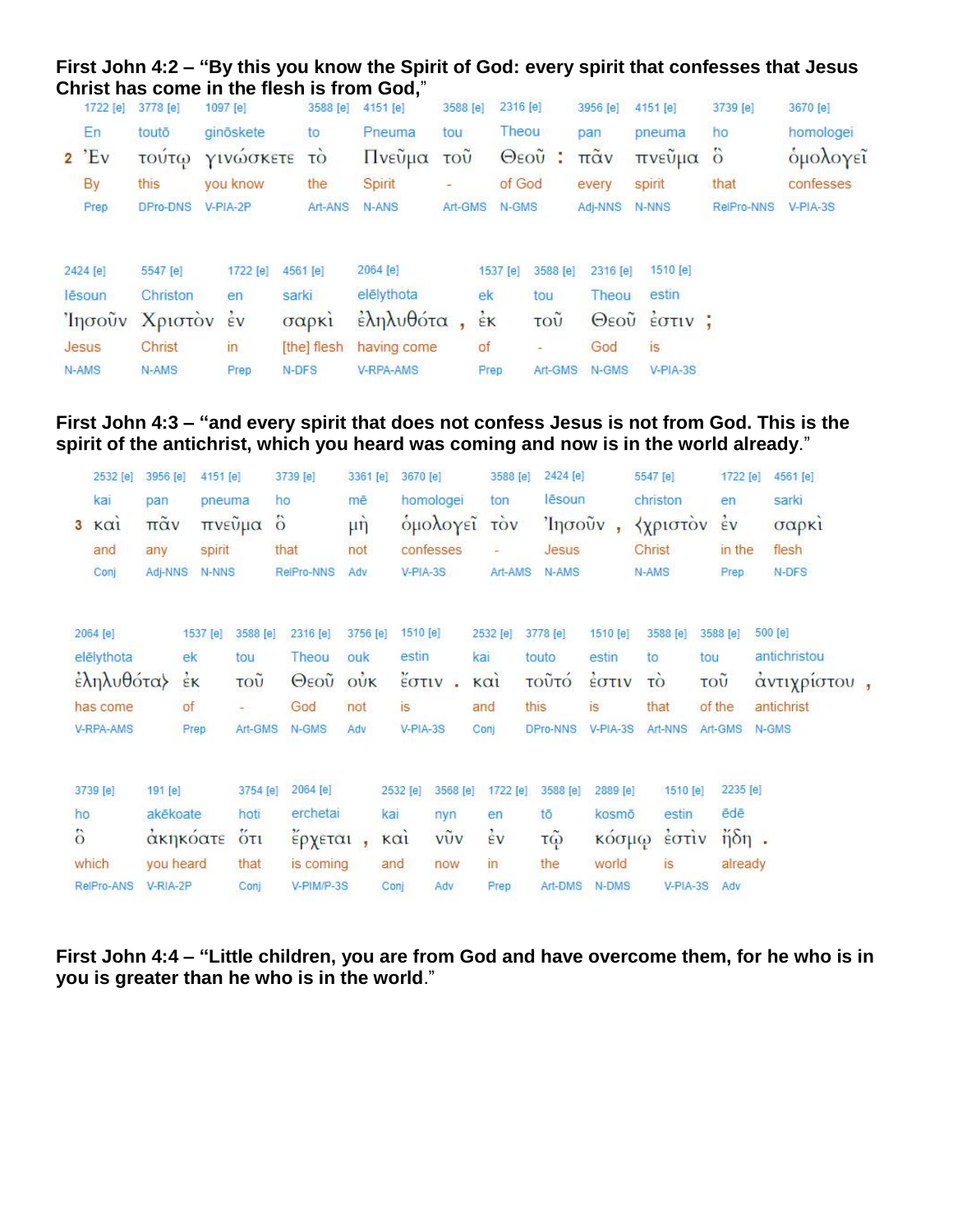| 4771 [e]          |               | 1537 [e]                | 3588 [e]           | 2316 [e]                                        | 1510 [e]            | 5040 [e]           | 2532 [e]        | 3528 [e]             |               | 846 [e]   |      | 3754 [e] | 3173 [e]  |
|-------------------|---------------|-------------------------|--------------------|-------------------------------------------------|---------------------|--------------------|-----------------|----------------------|---------------|-----------|------|----------|-----------|
|                   | <b>Hymeis</b> | ek                      | tou                | Theou                                           | este                | teknia             | kai             |                      | nenikēkate    | autous    | hoti |          | meizōn    |
| $4$ $Y$ $\mu$ είς |               | $\epsilon$ <sub>K</sub> | τοũ                |                                                 | Θεού έστε,          | τεκνία             | K <sub>Q1</sub> |                      | νενικηκατε    | αὐτούς    |      | $5\pi$   | μείζων    |
| You               |               | of                      | $\sim$             | God                                             | are                 | little children    | and             |                      | have overcome | them      |      | because  | greater   |
|                   | PPro-N2P      | Prep                    | Art-GMS            | N-GMS                                           | V-PIA-2P            | N-VNP              | Conj            | V-RIA-2P             |               | PPro-AM3P | Conj |          | Adj-NMS-C |
|                   |               |                         |                    |                                                 |                     |                    |                 |                      |               |           |      |          |           |
| 1510 [e]          |               | 3588 [e]                | 1722 [e]           | 4771 [e]                                        | 2228 [e]            | 3588 [e]           | 1722 [e]        | 3588 [e]             | 2889 [e]      |           |      |          |           |
| estin             | ho            |                         | en.                | hymin                                           | ē                   | ho                 | en              | tō                   | kosmō         |           |      |          |           |
| έστιν ό           |               |                         | $\dot{\epsilon}$ v | $\frac{\hat{v}}{\hat{v}}$ $\hat{u}$ $\hat{v}$ , | $\ddot{\mathbf{n}}$ | $\dot{\mathbf{o}}$ | $\frac{1}{2}v$  | $\tilde{\mathbf{C}}$ | ΚΟσμω.        |           |      |          |           |
| is                |               | he who [is]             | in                 | <b>VOU</b>                                      | than                | he who [is]        | in              | the                  | world         |           |      |          |           |
| $V-PIA-3S$        |               | Art-NMS                 | Prep               | PPro-D2P                                        | Conj                | Art-NMS            | Prep            | Art-DMS              | N-DMS         |           |      |          |           |

**First John 4:5 – "They are from the world; therefore they speak from the world, and the world listens to them**."

| 846 [e]                         |              | 1537 [e] 3588 [e] 2889 [e] |        | 1510 [e] | 1223 [e]          | 3778 [e]              | 1537 [e]     | 3588 [e]      | 2889 [e] | 2980 [e]             |  |
|---------------------------------|--------------|----------------------------|--------|----------|-------------------|-----------------------|--------------|---------------|----------|----------------------|--|
| autoi                           | ek           | tou                        | kosmou | eisin    | dia               | touto                 | ek           | tou           | kosmou   | lalousin             |  |
| $5 \alpha \dot{v}$ To $\dot{a}$ | $\epsilon$ K | $\overline{\mathrm{TOU}}$  |        |          | κόσμου είσίν; διὰ | τοῦτο $\frac{1}{5}$ κ |              |               |          | τοῦ κόσμου λαλοῦσιν, |  |
| They                            | of           | the                        | world  | are      | because of this   |                       | out from the |               | world    | they speak           |  |
| PPro-NM3P Prep                  |              | Art-GMS N-GMS              |        | V-PIA-3P | Prep              | DPro-ANS Prep         |              | Art-GMS N-GMS |          | V-PIA-3P             |  |
|                                 |              |                            |        |          |                   |                       |              |               |          |                      |  |

| 2532 [e]          |               | 3588 [e] 2889 [e] | 846 [e]   | 191 [e]    |  |
|-------------------|---------------|-------------------|-----------|------------|--|
| kai               | ho            | kosmos            | autōn     | akouei     |  |
| $\kappa$ $\alpha$ | $\dot{\circ}$ | κόσμος αυτών      |           | άκούει.    |  |
| and               | the           | world             | them      | listens to |  |
| Conj              | Art-NMS       | N-NMS             | PPro-GM3P | V-PIA-3S   |  |

**First John 4:6 – "We are from God. Whoever knows God listens to us; whoever is not from God does not listen to us. By this we know the Spirit of truth and the spirit of error**."